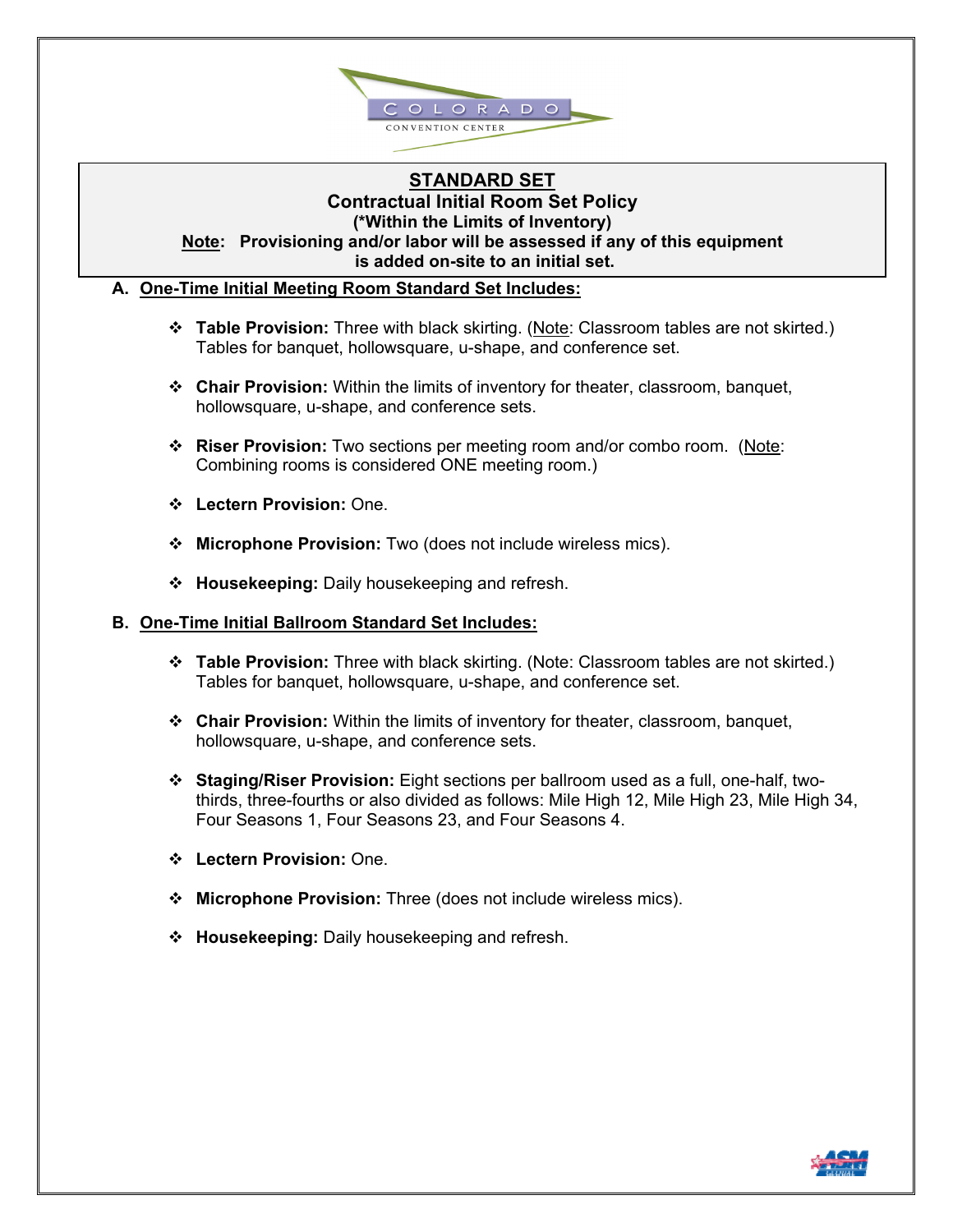

**Standard Set Page 2 of 2** 

- **C. Exhibit Hall Set:** 
	- Refer to Addendum #1 to the License Agreement for contractual information on the allocation of equipment at the exhibit hall level.

### **D. One-Time Initial Theatre Standard Set Includes (Does not apply to a Theatre Stand-Alone Agreement):**

- **Table Provision:** Three with black skirting. (Note: Classroom tables are not skirted).
- **Lectern Provision:** One.
- **Microphone Provision:** Three (does not include wireless mics).
- **Sound:** Use of house sound system (does not include line array system).
- **Light:** General wash of light.
- **Rooms:** Access to the Green Room, three Star Dressing Rooms and five Multi-Purpose Rooms.
- **Housekeeping:** Daily housekeeping and refresh.

# **\*Ask your Event Manager for a current copy of the Equipment Inventory List and Tenant Services Labor Rates.**

8/3/21 MCT

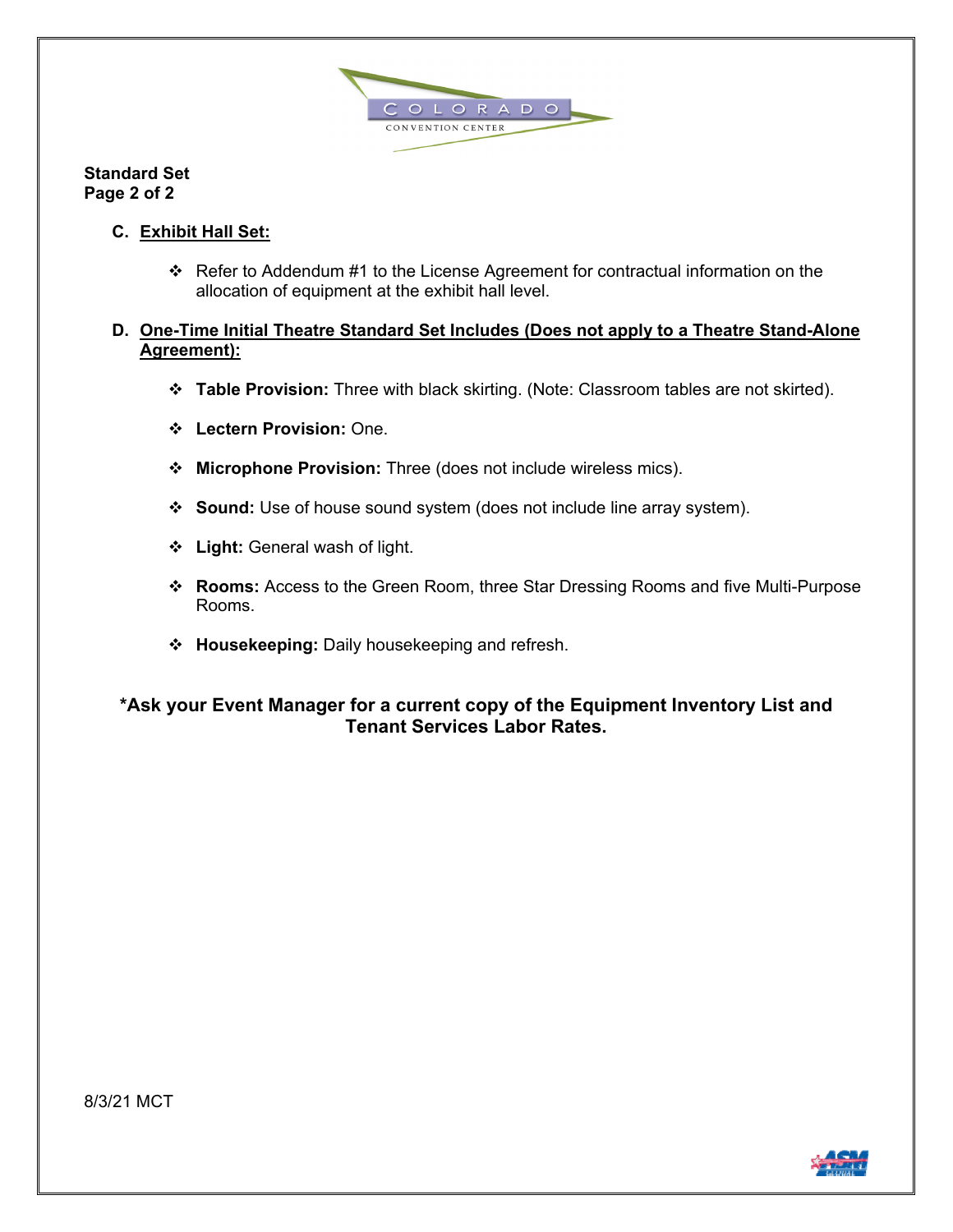

# **Flat Rate Changeover Explanation**

**Flat Rate Meeting Room Changeover:** The labor to changeover a meeting room from a "standard set" to a "standard set" (see attached Standard Set Policy) is a flat rate of \$250\* **per meeting room** (regardless of the size of an individual room). A Meeting Room is classified *individually* as the: 100's; 200's; 300's; 400's; 500's; 600's; 700's; Mile High 1a,b,c,d,e,f; Mile High 2a,b,c; Mile High 3a,b,c; and Mile High 4a,b,c,d,e,f.

\*Additional labor *may* apply when "quick turns" are scheduled and determined by Operations.

**Standard Set Policy:** In accordance with the License Agreement, Addendum 1 language, a standard set is outlined in the attached Standard Set Policy. A standard set will now *also* include: hollow square, U-shape, and conference sets. As long as the room changeover is a standard set, comprehensive of the equipment for an initial room set, the EM will *not* need to apply any other labor to provision setting equipment.

# **Examples**:

To changeover meeting room 102 from a standard theater set to a hollow square is \$250.

 To changeover meeting room 102 from a standard theater set to a standard classroom set is \$250.

 To changeover 102-104 as a combination theater set to 102 and 104 set individually as a classroom set is \$250+\$250=\$500.

 To changeover 102 from a standard theater set to a classroom set that has an 8'x18'x16" riser plus a total of 4 mics (2 at each head table), the EM would charge a flat rate changeover of \$250 plus labor to provision the following equipment that is not included in our standard set policy: 1 extra riser (\$30), 1 extra head table (\$20), and 2 mics (\$100).

 To changeover 102-104 from a standard theater set to a 102-104 display/exhibits set is \$250+\$250=\$500 for two room changeovers PLUS the cost of provisioning labor for each table at \$20 per table.

 On site, if a client needs to strike the back half of a classroom set and add theater seating, the EM would solicit the Building Services Supervisor for an estimate of the labor to accommodate this labor request.